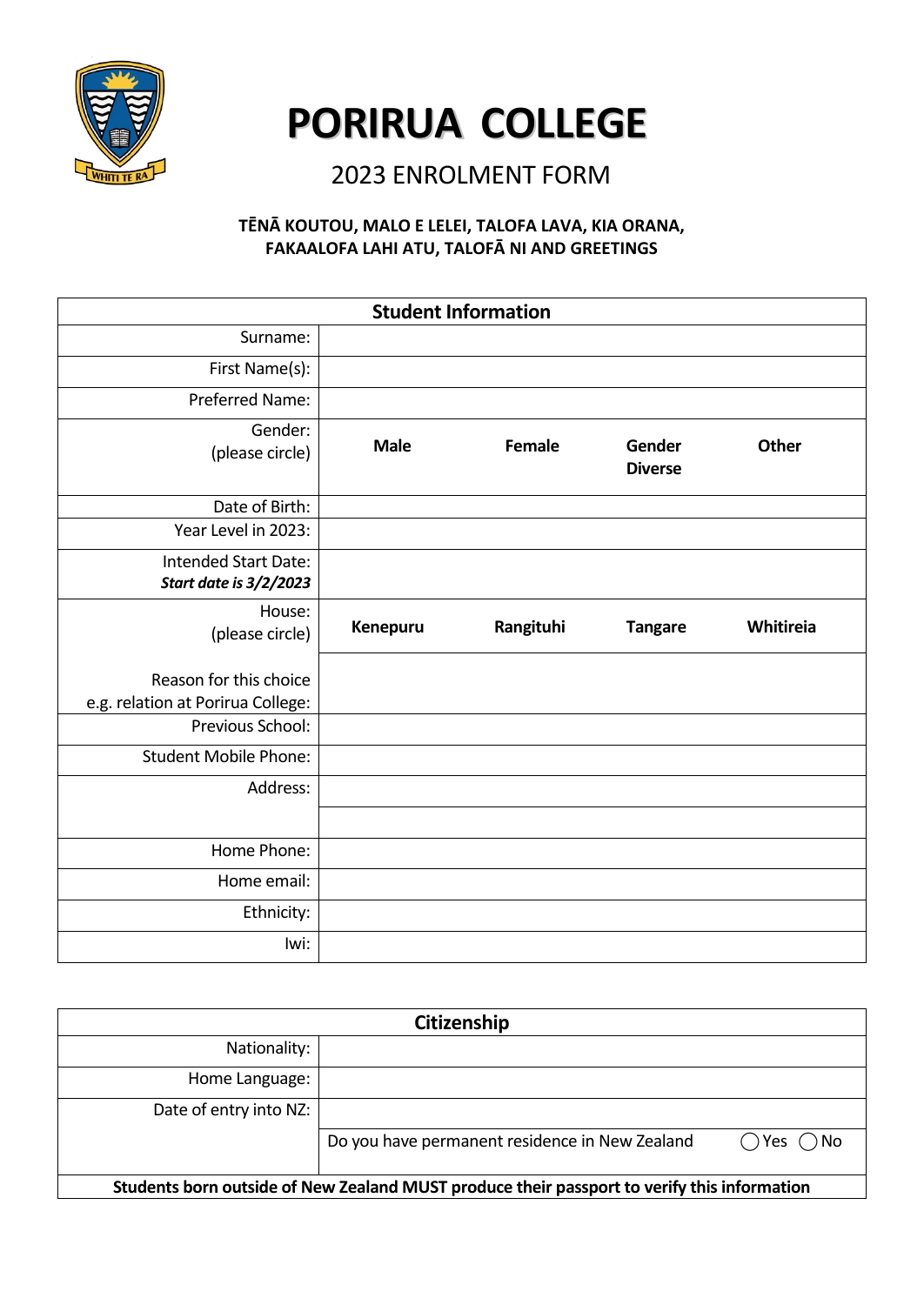|                                              | <b>Caregiver Information</b> |
|----------------------------------------------|------------------------------|
| <b>Caregiver 1 Name:</b>                     |                              |
| Address (if different to<br>student address) |                              |
|                                              |                              |
| Relationship:                                |                              |
| Occupation:                                  |                              |
| Address (Work):                              |                              |
| Phone (Home):                                |                              |
| Phone (Mobile):                              |                              |
| Phone (Work):                                |                              |
| Email:                                       |                              |

| <b>Caregiver 2 Name:</b> |  |
|--------------------------|--|
| Address (if different to |  |
| student address)         |  |
|                          |  |
| Relationship:            |  |
| Occupation:              |  |
| Address (Work):          |  |
| Phone (Home):            |  |
| Phone (Mobile):          |  |
| Phone (Work):            |  |
| Email:                   |  |

| <b>Emergency Contact Information:</b> |  |
|---------------------------------------|--|
| <b>Contact Name:</b>                  |  |
| Address:                              |  |
|                                       |  |
|                                       |  |
| Relationship:                         |  |
| Occupation:                           |  |
| Address (Work):                       |  |
| Phone (Home):                         |  |
| Phone (Mobile):                       |  |
| Phone (Work):                         |  |
| Email:                                |  |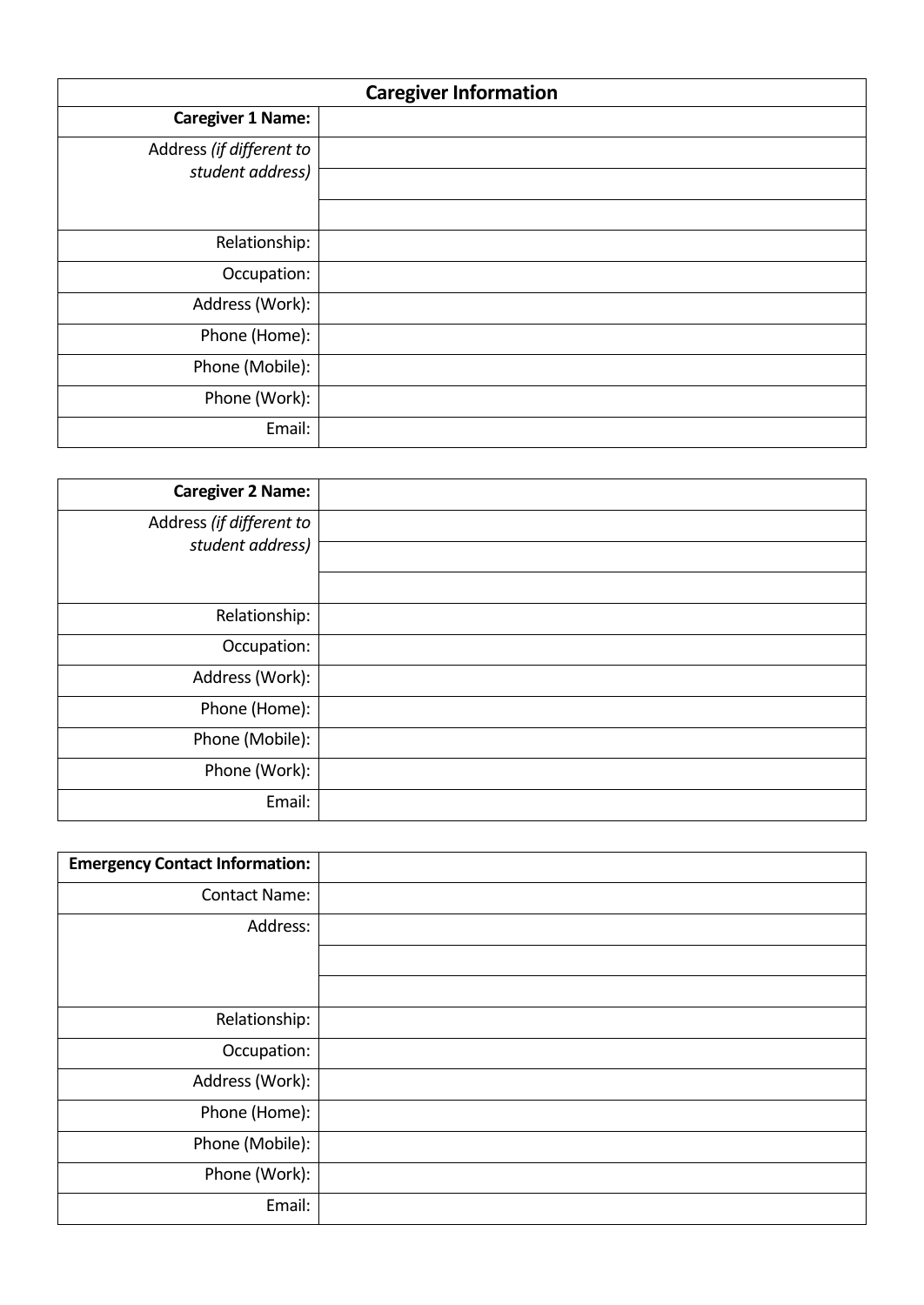|                               |     | <b>Medical Information</b> |
|-------------------------------|-----|----------------------------|
| <b>Medical Conditions:</b>    |     |                            |
| <b>Special Medical Needs:</b> |     |                            |
| Allowed Panadol:              | Yes | No                         |
| Allowed Ibuprofen:            | Yes | No                         |
| Doctor Name:                  |     |                            |
| Dentist Name:                 |     |                            |
| Immunisations:                |     |                            |
|                               |     |                            |
| <b>Extra Medical Notes:</b>   |     |                            |
|                               |     |                            |

|                                 | <b>Additional Information</b> |
|---------------------------------|-------------------------------|
| Date entered in NZ:             |                               |
| (if not born in NZ)             |                               |
| Name of siblings that currently |                               |
| attend Porirua College:         |                               |
| Do you have Broadband           |                               |
| Internet at home?               |                               |
| Do you have a device at home    |                               |
| the student can regularly use?  |                               |
| Does the student need any       |                               |
| extra help with learning?       |                               |
|                                 |                               |
|                                 |                               |
| Students' personal interests    |                               |
| (including sports played)       |                               |
|                                 |                               |
|                                 |                               |

### **Subject Choices – to be completed at the Enrolment Interview**

#### **Year 9 & 10 Subject Choices & Ko te Hapori Course**

| 81a  | 82a              |
|------|------------------|
| 81b  | 82b              |
| KtH1 | KtH <sub>2</sub> |

#### **Year 11, 12 & 13 Subject Choices & Ko te Hapori Course**

| KtH1             |
|------------------|
| KtH <sub>2</sub> |